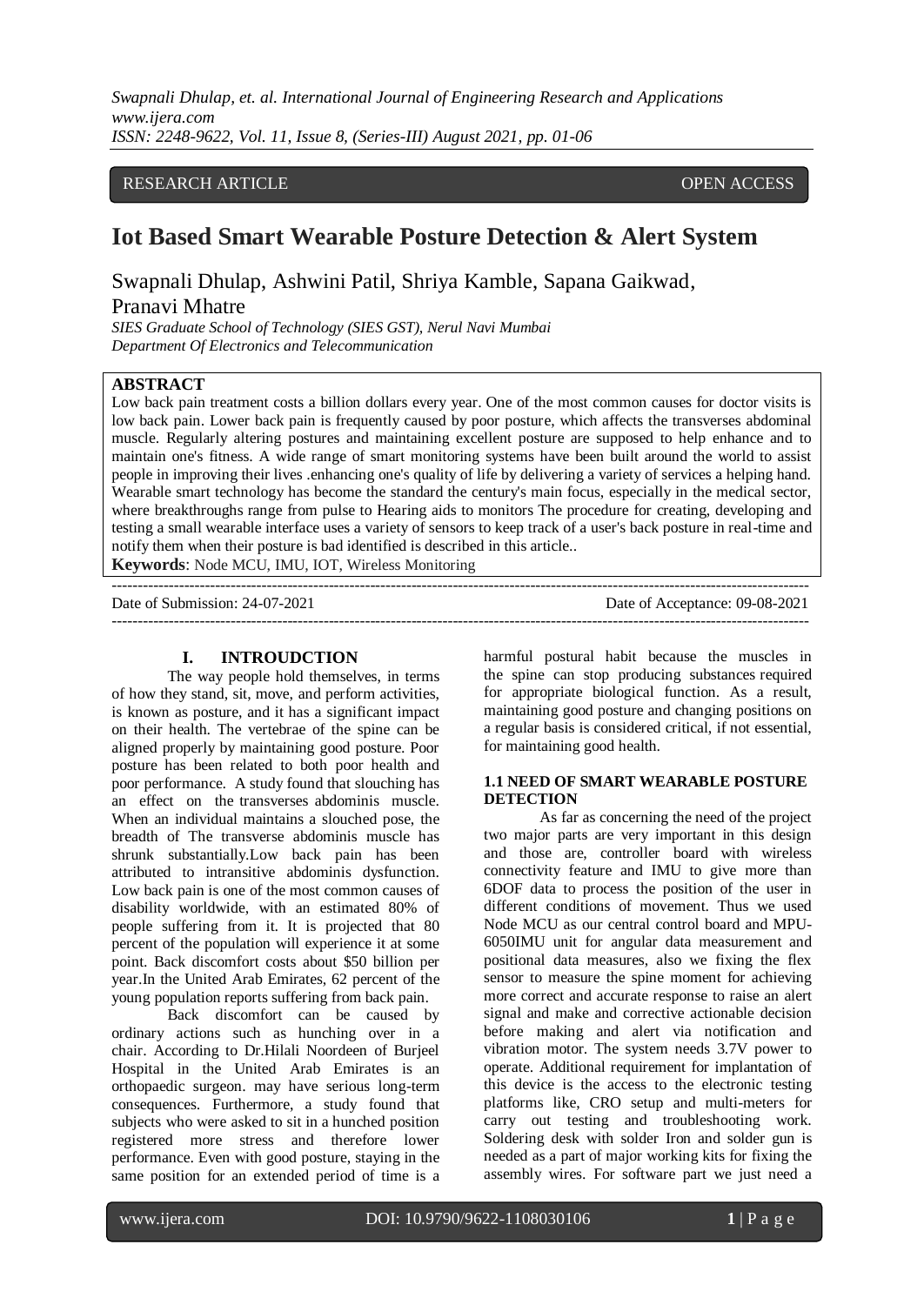laptop enabled with internet and Arduino IDE installed onto it, with suitable library files accessible for handling IOT operations.

#### **1.2.Existing System and proposed system**

The back pain relief systems and back posture corrective safety gadgets are readily available in bulk in market as shown in figure(1)  $\&$ figure(2), but all are not supported for continues uses as well their dimensions are differently designed which may results in variable results which tries to fulfill the basic need of the person in curing him/her from back pain and get relief, but these designs may have magnetic strips for providing magnetic therapy is suggestible for using limited time not on continues basis. In that too, becomes difficult to correct the posture in many cases as these belts are having no smart functioning system which can gives and alert when goes in wrong posture for longer time, thus few of the researches goes into this direction and some of the belts were served as a result of this studies and they have electric vibration therapy and some physical alert mechanism involved into it which improves results, thus our interest goes into this field and we found a lack of accuracy into correction mechanism which delays the results and thus user needs to wear the belt for longer period thus we come up across a study in which the



electronics based system can be implemented which can present the data as well as the alert via wireless connectivity using IOT concept and physical signals too as an alert to the user, where as in this user has the control of monitoring his posture during daily basis and correct it to the allowable and scientifically correct manner with

Fig1. existingsystem-1 Fig2. existingsystem-2

the help of data notified by the system on his mobile device. Here the making the improvement in older posture mechanism is taken place with use of belt design and its dimension points though the electronic system is involved inside the package which can drive entire mechanism. Thus result can be achieved comparatively in shorter period of time.



Fig3.Electrically operated existingsystem-3

I

www.ijera.com DOI: 10.9790/9622-1108030106 **2** | P a g e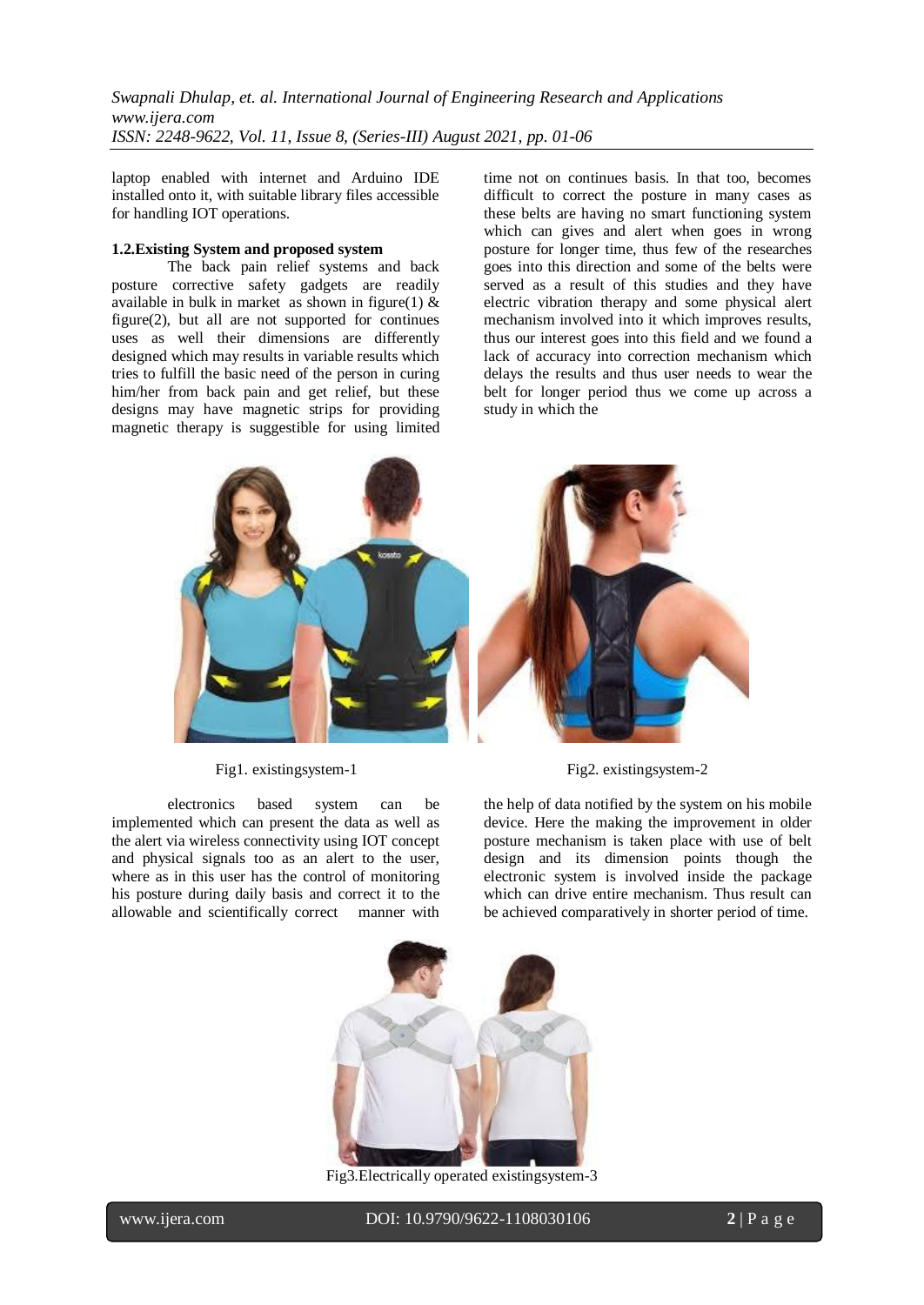

**Fig 4: Block Diagram of Smart wearable posture detction and alert system**

The sensor unit mainly collects data based on the user's movement of the back or more specifically, the spine. This data is then sent to the control unit for data processing. The control unit makes decisions based on the rotational data along with flex sensor data obtained from the sensor unit. Both sensing units and control units are powered by the power unit. It is responsible for supplying power to the whole system though a battery and a charger

## **III. FLOW CHART**

The data flow and the decisions taken by the microcontroller is explained in the figure below and it's followed by a description that will clarify each case in the chart.



**Fig 5 : Flow chart of smart wearable posture detction and alert sysytem**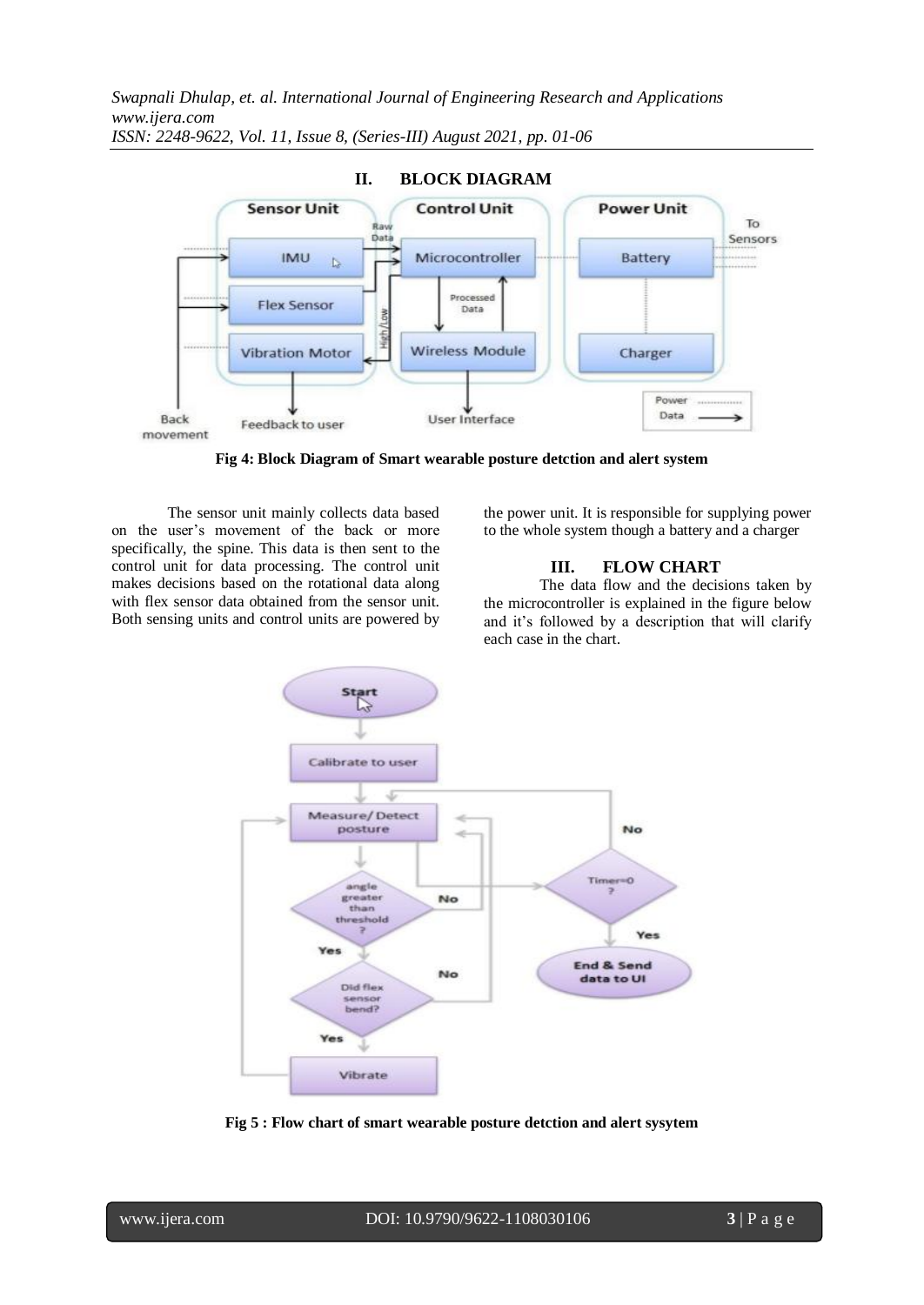1) Start – Device is turned on.

2) Calibrate to User - The microcontroller will create a reference in the first 10 seconds the user wears the device and stands still for calibration. 3) Measure/Detect Posture – The angle is being calculated by the microcontroller. 4) Send to Wifi - The calculated angles will be sent to the Wifi to be sent to a user interface.

5) Angle Greater Than Threshold? - Microcontroller compares between the measured angle with the reference angle and based on that and the next case it will decide if the user is having a good posture. 6) Did Flex Sensor Bend? - Microcontroller checks if the flex sensor bent. If it did, then it means that the user is slouching, but if it didn't, it means that the user is bending.

7) Vibrate - If poor posture is detected (based on the previous two cases), the microcontroller sends a high signal to the buzzer which will cause it to vibrate to notify the user to adjust their posture. 8) Timer =  $0$ ? – This means that previously calibrated posture doesn't have to be maintained and the user can move.

9) End & Send to User Interface - The angular data will be sent to a use interface so the user can keep track with his progress.

## **IV. METHODOLOGY**

The proposed system is operates on 3.3V power supply, initially when its turned on after wearing the system will get initialized by the nodeMCU and the connectivity will be established and checked by sending the handshaking signals between user mobile and our system, once the connectivity is established, the IMU and flex will be functioning and on varying the posture by user more than said minimal timer set the nodeMCU will get input signals from sensors whose data get compared with prestore data set of ideal postures and if the comparison found inappropriate or not accordingly the signal and alert notification for correcting the posture of user is sent on app and displayed as well as the vibrational motor will actuated which make user aware about improper.





**Fig 6 : Posture detection chip**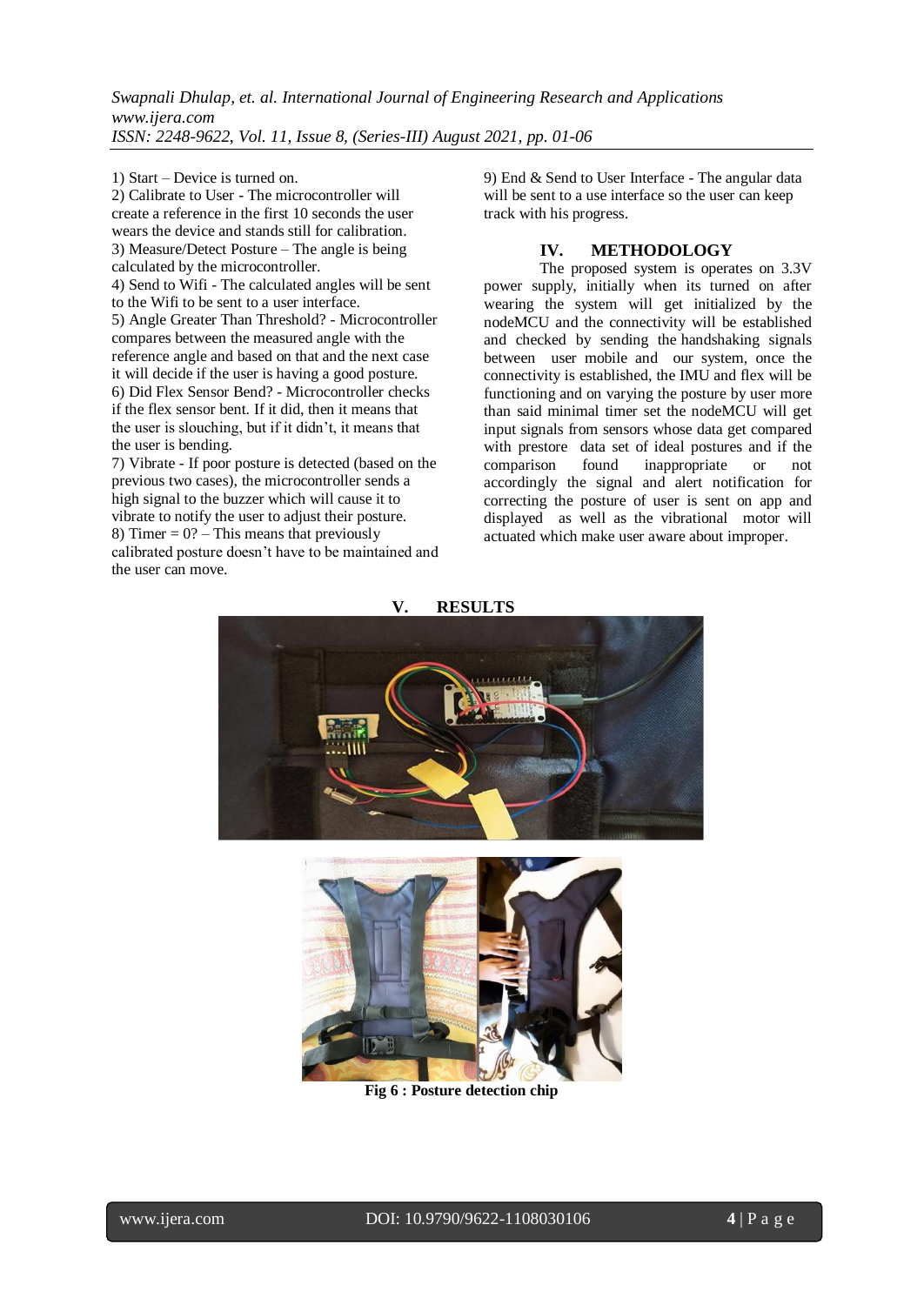

**Fig 7: Evaluation result.**

|  |  |  |  | TABLE1 Tri-Axialreadingofposture. |
|--|--|--|--|-----------------------------------|
|--|--|--|--|-----------------------------------|

| Axis | Rangeofvalueobservedfor correctposture |             |  |
|------|----------------------------------------|-------------|--|
|      | $X > = 90$                             | $X < = 90$  |  |
|      | $Y > = 140$                            | $Y < = 180$ |  |
|      | $Z > = 70$                             | $Z \le 100$ |  |

"Any other range observed below threshold & this range, will be stated as "incorrect posture." We, saw that while standing we got the correct reading of correct posture, now we'll see the readings in sitting position and observe the correct reading in sitting position .